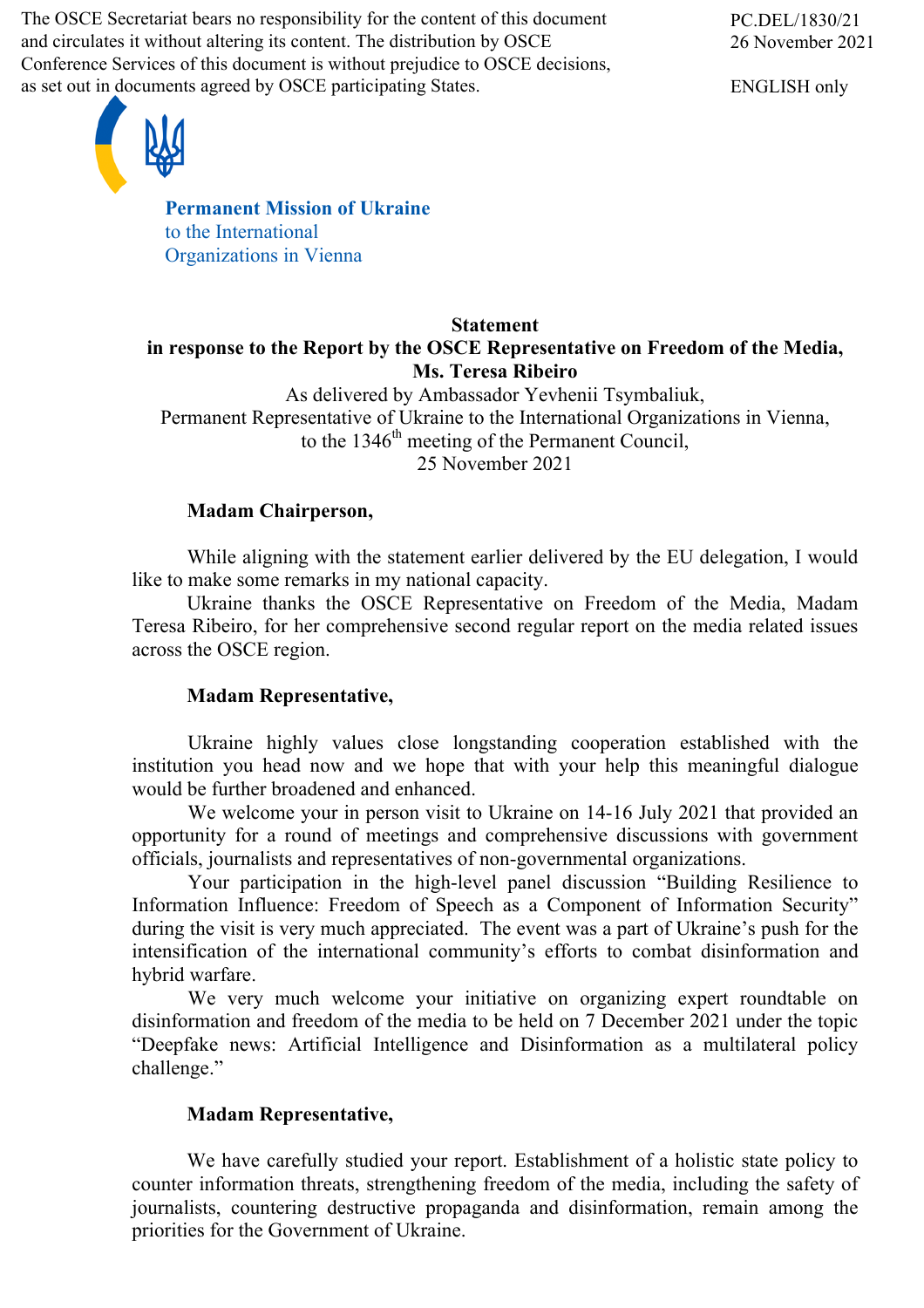Taking into account the existing and emerging challenges several state institutions have been established in Ukraine to address such phenomena as propaganda and disinformation. Among them is the International Center for Countering Disinformation at the National Security and Defense Council of Ukraine focusing its work on countering internal and external information threats, combating hostile propaganda, countering disinformation campaigns and manipulations with public opinion, creating an integrated system for assessing information threats and giving prompt response to them, etc.

With regard to your concerns outlined in the Report and related to applying sanctions that affect the work of media outlets and journalists, I wish to reaffirm that measures introduced in Ukraine are in no way directed against the journalists and their work, and by no means are an attack on freedom of speech.

The sanctions were introduced on the basis of irrefutable evidence, provided by the Security Service of Ukraine, that the TV channels that were forced off the air have been financed and guided on their editorial policy by Russia.

As I have already mentioned on several occasions, over the past few years the channels have been subject to severe criticism as the tools of the Russian hybrid warfare toolbox that are being used to undermine Ukraine's state and civil society institutions to provoke conflicts on political and other grounds, and to justify Russia's temporary occupation of Crimea and its armed aggression in Donbas. More than 20 warnings were issued to the channels by the media regulator in the field.

We reiterate that all measures to counter information aggression, including some temporarily measures regarding so-called media and journalists, are undertaken in line with the Ukrainian legislation and international standards in the field of human rights and rule of law, including those on the protection of national security and public order, enshrined in the International Covenant on Civil and Political Rights and the European Convention for the Protection of Human Rights and Fundamental Freedoms.

### **Madam Representative,**

Amidst all this, according to the Reporters without borders, Russia ranks  $150<sup>th</sup>$  in the world press freedom index with its website-blocking, pressure on independent media, propaganda and vague laws used to imprison journalists and bloggers as well as laws giving authorities power to block websites (Twitter, Facebook and YouTube) that have censored Russian state media content (according to the Human Rights Watch Report).

According to the Amnesty International, restrictions on freedom of expression, censorship of the Internet as well as harassment, prosecution and physical attacks on journalists, severe reprisals against opposition activists are under way.

#### **Madam Representative,**

The Russian aggression against Ukraine has a direct negative impact on media freedom and safety of journalists in the temporarily occupied Crimea and certain areas of Donbas.

Seven years of occupation of Crimean Peninsula led to the disappearance of independent media in Crimea, control over information flows by the occupying power and total propaganda by the Russian media.

Journalists have been and remain one of the main targets for attacks. They have been detained, deprived of their job and expelled from their native land. 12 journalists,